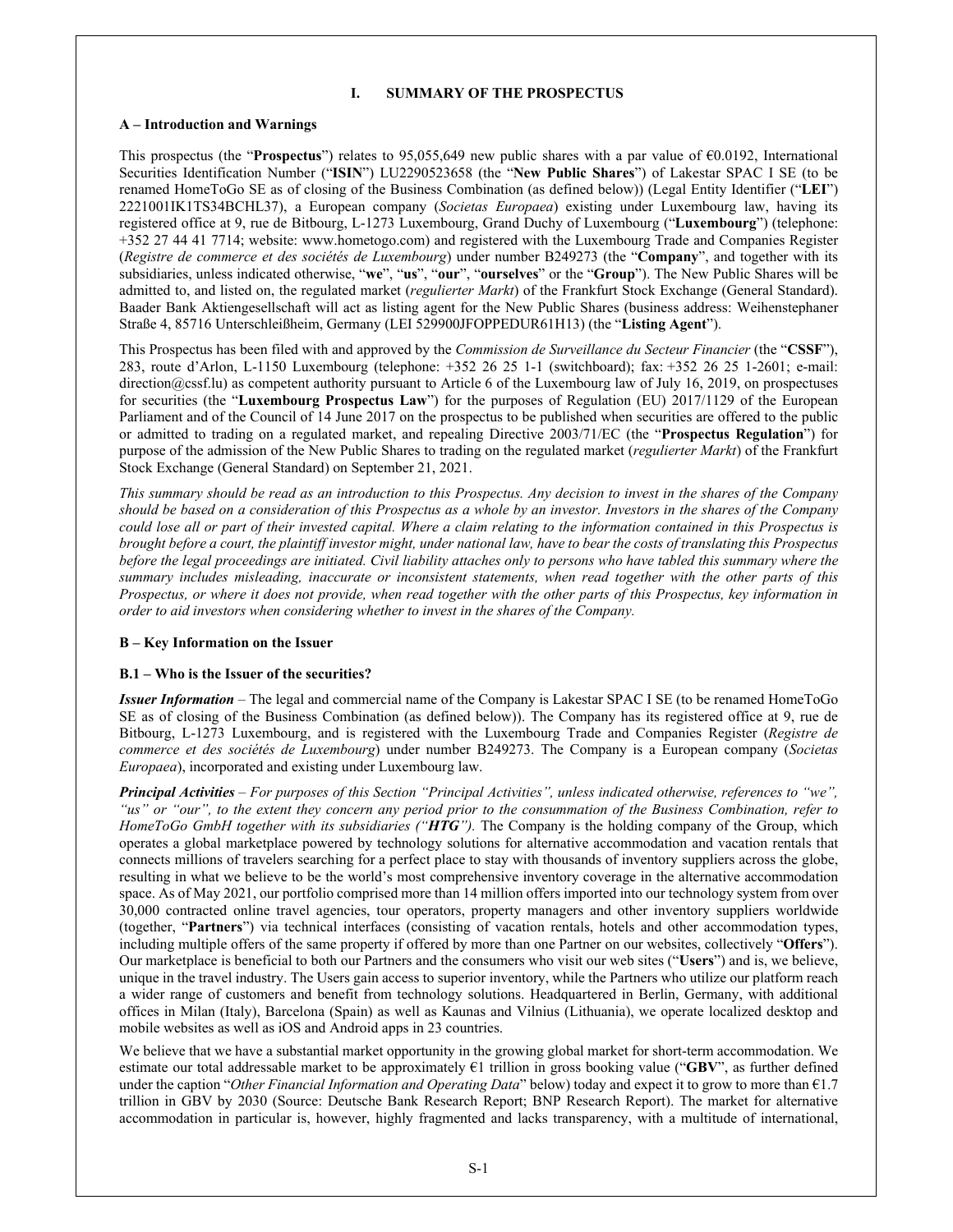regional, and local participants that try to successfully market their properties and services. We believe that we are well positioned to seize this market opportunity through our technology solutions with our easy-to-use marketplace that provides our Users with access to a superior global inventory supply and that provides our Partners with access to a worldwide demand by placing their listings on our state-of-the-art technology platform, that is able to attract high quality traffic, consisting of Users that are highly likely to convert into customers.

We operate our business mainly through our HomeToGo brand supported by a variety of smaller local or specialized brands and corresponding websites. With our wide reach and international audience, our brands ensure high online visibility so that our Partners can generate bookings from Users all over the globe. Our marketplace seamlessly integrates our vast inventory in one simple search and enables Users to book accommodation from our Partners either on their external accommodation websites or directly on our platform. If Partners opt to make their listing bookable directly on our platform, Users experience the complete online journey (from search and discovery to booking and payment) on our website instead of being redirected to the Partner's website. To increase bookings, many of our Partners already use this onsite booking service today and demand for this feature is constantly growing.

Our operations are built on our proprietary technology platform designed to help Users quickly sort through our rapidly expanding inventory. Our intuitive filtering tools allow Users to identify Offers best suited to their needs, which they can comfortably share with their friends, family, or partners to plan trips together. In addition to the intuitive, fast, and easy-touse interface, our innovative deduplication technology also enhances the user experience on our websites. Due to a lack of standardization in the industry, properties that are offered in the portfolios of more than one Partner would appear more than once in the search results that we show Users on our websites. Our proprietary deduplication technology, however, is programmed to recognize duplicative Offers and, where possible, automatically combines them into a single presentation of the property on our website, leveraging the different data points we receive from our multiple Partners, assuring the most comprehensive information for our Users. In addition to our localized websites, we provide the full services of HomeToGo via an app available for mobile and tablet devices on the platforms iOS and Android.

To further support the business of our Partners, we provide them with various technical solutions, which we intend to expand in the future, such as front-end products, data products or software as a service ("**SaaS**"). Our modular solutions are intended to increase conversion and to support the distribution, commercialization and management of our Partners' properties.

We believe that the following competitive strengths have been the primary drivers of HTG's success in the past and will continue to contribute to the uniqueness of our business in the future:

- the world's largest and most comprehensive supply of alternative accommodations (based on internal data regarding HTG's aggregated supply of over 14 million offers as of May 2021);
- a superior user experience underpinned by data driven technology platform;
- highly efficient technology solutions for our Partners at every stage;
- a powerful and growing brand complemented by a proven marketing playbook;
- a scalable and resilient business model with attractive financial profile; and
- a founder-led management team with proven track record.

We believe that our strong position in the online market for alternative accommodation and particularly in the rural vacation rentals area will allow us to further expand our business and continue to invest in our key strengths. To achieve these aims, we will seek to:

- benefit from the large market opportunity in the online market for alternative accommodation;
- improve our brand offering and awareness;
- attract new Users and make more Users return;
- extend our offering to additional target markets; and
- scale our technology solutions as well as SaaS and other subscription revenue.

*Major and Controlling Shareholders* – As of the date of this Prospectus, HTG Insight IX S.à r.l. holds 17.9% of the shares in the Company; Acton GmbH & Co. Heureka II KG holds 8.6% of the shares in the Company; ANXA Holding PTE Ltd. holds 7.0% of the shares in the Company; DN Capital Global Venture Capital III LP holds 7.0% of the shares in the Company; Wolfgang Heigl holds 4.2% of the shares in the Company; TruVenturo GmbH holds 4.2% of the shares in the Company; and Lakestar II LP holds 3.7% of the shares in the Company. To the knowledge of the Company, the Company is neither directly nor indirectly owned or controlled by any shareholder or third person.

*Management* – The Company's management is set up in a two tier structure. The Company is managed by its management board (the "**Management Board**"), composed of Patrick Andrae (CEO), Wolfgang Heigl (CSO), Valentin Gruber (COO) and Steffen Schneider (CFO), under the supervision of its supervisory board (the "**Supervisory Board**"), composed of Christoph Schuh (chairman), Thilo Semmelbauer, Susanne Sandler, Martin Reiter, Philipp Kloeckner and Dr. Dirk Altenbeck.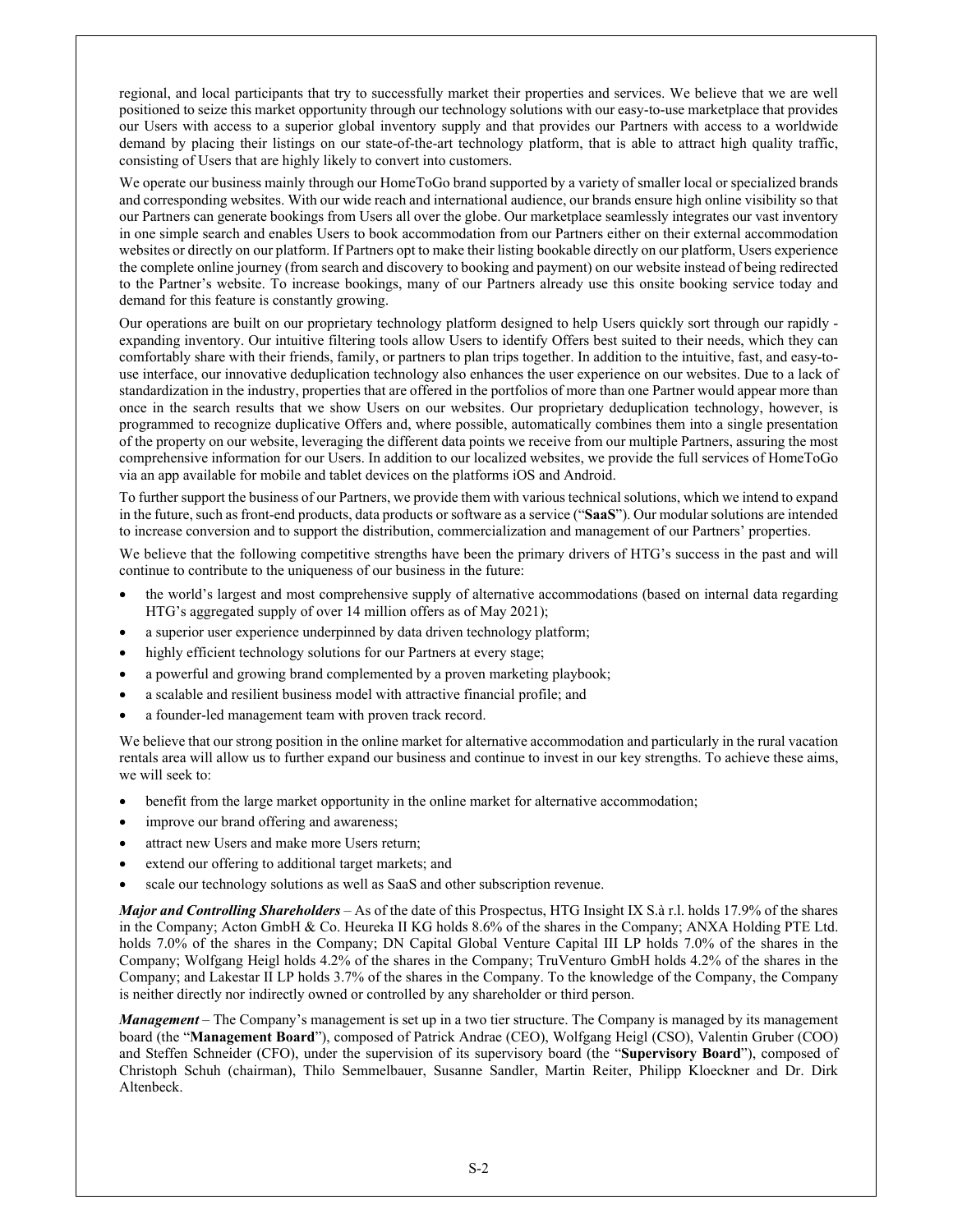*Independent Auditor* – The Company appointed Ernst & Young S.A., with registered office at 35E, Avenue J.F. Kennedy, L-1855 Luxembourg and registered with the Luxembourg Trade and Companies Register (*Registre de commerce et des sociétés de Luxembourg*) under number B 47771 as its independent auditor.

# **B.2 – What is the key financial information regarding the Issuer?**

#### **Selected Consolidated Financial Information of Lakestar SPAC I SE**

Lakestar SPAC I SE was recently formed and has not conducted any operations prior to the Business Combination. The tables below show key financial information of Lakestar SPAC I SE for the periods indicated (which are prior to the Business Combination).

Financial information labeled "audited" has been taken from Lakestar SPAC I SE's audited consolidated financial statements as of December 31, 2020 and for the period from November 26, 2020 to December 31, 2020, prepared in accordance with International Financial Reporting Standards as adopted by the European Union ("**IFRS**"). The label "unaudited" indicates financial information that has been taken either from Lakestar SPAC I SE's unaudited interim condensed consolidated financial statements as of and for the six months ended June 30, 2021, which has been prepared in accordance with IFRS on interim financial reporting (IAS 34), or from Lakestar SPAC I SE's accounting records or internal reporting systems, or has been calculated based on figures from the aforementioned sources.

#### *Consolidated statement of financial position data*

|                   | As of December 31, 2020  | As of June 30, 2021      |
|-------------------|--------------------------|--------------------------|
|                   | (audited)                | (unaudited)              |
|                   | (in $\epsilon$ thousand) | (in $\epsilon$ thousand) |
|                   | . 438                    | 281,307                  |
| Total liabilities | 697                      | 281.249                  |
| Total equity      | 259                      |                          |

#### *Consolidated statement of comprehensive income data*

|          | For the period ended<br><b>December 31, 2020</b> | For the period ended<br>June 30, 2021 |
|----------|--------------------------------------------------|---------------------------------------|
|          | (audited)                                        | (unaudited)                           |
|          | (in $\epsilon$ thousand)                         | $(in \in \mathsf{thousand})$          |
| Revenue. |                                                  |                                       |
|          | (379)                                            | (9,881)                               |

#### *Consolidated statement of cash flows data*

| For the period ended<br><b>December 31, 2020</b> | For the period ended June<br>30, 2021 |
|--------------------------------------------------|---------------------------------------|
| (audited)                                        | (unaudited)                           |
| (in $\epsilon$ thousand)                         | (in $\epsilon$ thousand)              |
| (857                                             | (599)                                 |
| 0.00                                             | (277, 465)                            |
| 1,620                                            | 281,099                               |
| 763                                              | 3.798                                 |

### **Selected Consolidated Financial Information of HomeToGo GmbH**

The tables below show key financial information of HomeToGo GmbH for the periods indicated (which are periods prior to the Business Combination).

Financial information labeled "audited" has been taken from HomeToGo GmbH's audited consolidated financial statements as of and for the fiscal years ended December 31, 2020, December 31, 2019 and December 31, 2018, prepared in accordance with IFRS and have been audited in accordance with Section 317 of the German Commercial Code (*Handelsgesetzbuch*, "**HGB**") and German generally accepted standards for financial statement audits promulgated by the Institute of Public Auditors in Germany (*Institut der Wirtschaftsprüfer*, "**IDW**") by Ernst & Young GmbH Wirtschaftsprüfungsgesellschaft, Stuttgart, Berlin office, Germany, who issued a German-language unqualified independent auditor's report (*Bestätigungsvermerk des unanbhängigen Abschlussprüfers*) thereon. The label "unaudited" indicates financial information that has been taken either from HomeToGo GmbH's unaudited interim condensed consolidated financial statements as of and for the six-month period ended June 30, 2021, which were prepared in accordance with IFRS on interim financial reporting (IAS 34), or from HomeToGo GmbH's accounting records or internal reporting systems or has been calculated based on figures from the above-mentioned sources.

Certain financial information, including percentages, has been rounded according to established commercial standards. As a result, rounded figures in the tables below may not add up to the aggregate amounts in such tables (sum totals or subtotals), which are calculated based on unrounded figures. Financial information presented in parentheses denotes the negative of such number presented. A dash  $(\lq - \rceil)$  signifies that the relevant figure is not available or zero, while a zero  $(\lq 0.0)$  signifies that the relevant figure has been rounded to zero.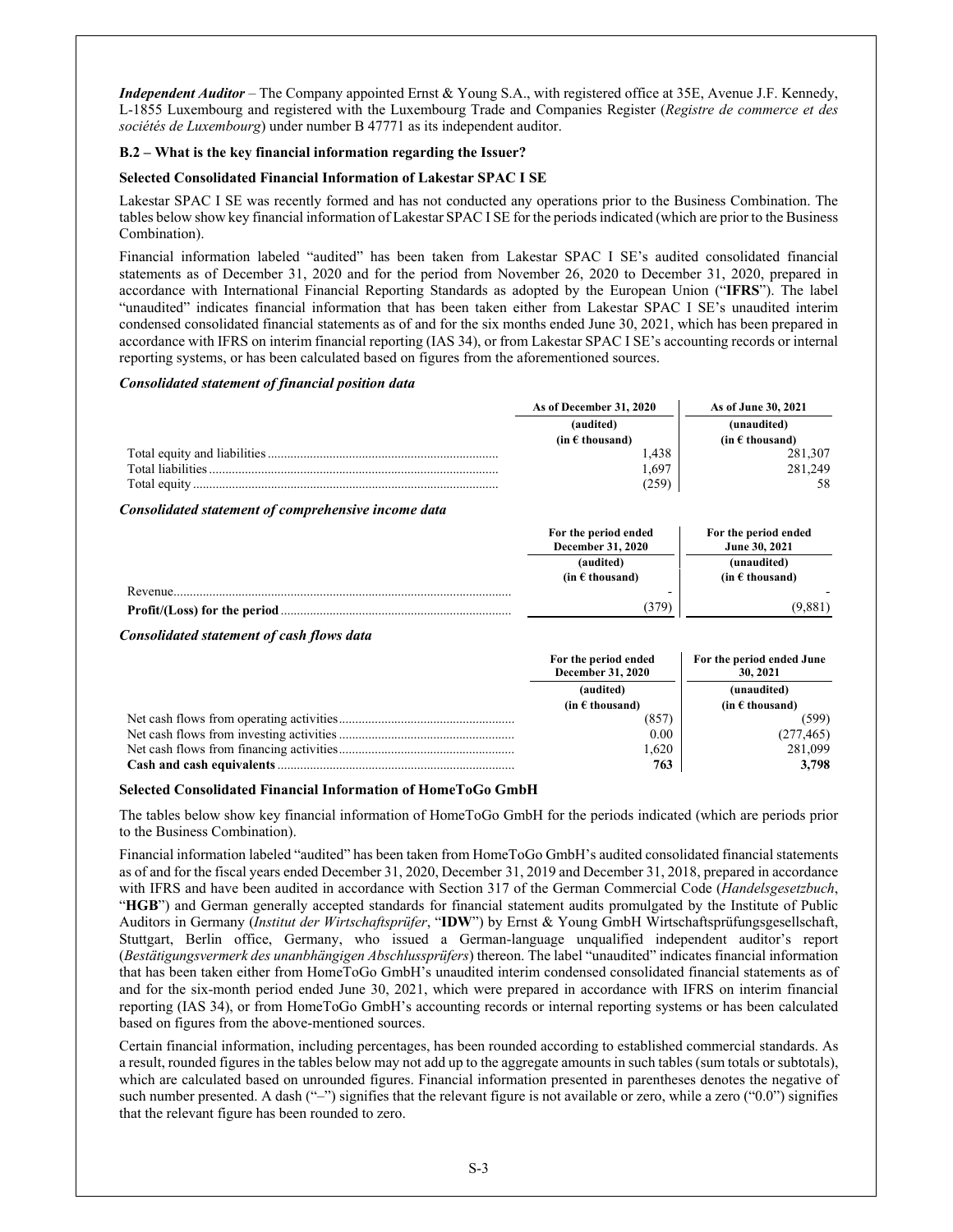#### *Selected Data from the Consolidated Statements of Profit or Loss and Other Comprehensive Income*

| Fiscal year ended December 31, |                                      |        | Six months ended June 30,              |        |  |
|--------------------------------|--------------------------------------|--------|----------------------------------------|--------|--|
| 2018                           | 2019                                 | 2020   | 2020                                   | 2021   |  |
|                                | (audited)<br>(in $\epsilon$ million) |        | (unaudited)<br>(in $\epsilon$ million) |        |  |
| 51.0                           | 69.5                                 | 65.9   | 23.1                                   | 30.0   |  |
| (1.9)                          | (4.0)                                | (2.8)  | (1.3)                                  | (1.8)  |  |
| 49.1                           | 65.5                                 | 63.1   | 21.8                                   | 28.2   |  |
| (7.7)                          | (12.9)                               | (15.3) | (7.7)                                  | (8.8)  |  |
| (67.7)                         | (69.4)                               | (52.2) | (27.9)                                 | (53.4) |  |
| (3.8)                          | (8.9)                                | (13.1) | (5.6)                                  | (15.2) |  |
| (0.2)                          | (0.2)                                | (0.7)  | (0.3)                                  | (0.0)  |  |
| 0.4                            | 0.7                                  |        | 0.5                                    | 1.1    |  |
| (29.8)                         | (25.0)                               | (17.2) | (19.2)                                 | (48.1) |  |
| 0.1                            | 0.2                                  |        |                                        |        |  |
| (0.0)                          | (4.7)                                | (7.9)  | (3.7)                                  | (14.5) |  |
| (29.8)                         | (29.6)                               | (25.1) | (22.9)                                 | (62.6) |  |
| 0.8                            | 0.2                                  | 1.3    | $0.6^{\circ}$                          | 0.1    |  |
| (29.0)                         | (29.4)                               | (23.8) | (22.3)                                 | (62.5) |  |

#### *Selected Data from the Consolidated Statements of Financial Position*

| December 31.<br>2018 | December 31.<br>2019                 | December 31,<br>2020 | <b>June 30,</b><br>2021                |
|----------------------|--------------------------------------|----------------------|----------------------------------------|
|                      | (audited)<br>(in $\epsilon$ million) |                      | (unaudited)<br>(in $\epsilon$ million) |
| 31.8                 | 46.4                                 | 70.0                 | 81.0                                   |
| 52.7                 | 18.4                                 | 43.8                 | 79.4                                   |
| 84.5                 | 64.8                                 | 104.8                | 160.5                                  |
| 59.9                 | 35.5                                 | 22.9                 | (28.5)                                 |
| 4.8                  | 7.7                                  | 66.7                 | 154.0                                  |
| 19.8                 | 21.6                                 | 15.2                 | 35.0                                   |
| 24.6                 | 29.4                                 | 81.9                 | 189.0                                  |

*Selected Data from the Consolidated Statements of Cash Flows*

|                                                      | Fiscal year ended December 31, |                                      |        | Six months ended June 30,              |        |  |
|------------------------------------------------------|--------------------------------|--------------------------------------|--------|----------------------------------------|--------|--|
|                                                      | 2018<br>2019                   |                                      | 2020   |                                        | 2021   |  |
|                                                      |                                | (audited)<br>(in $\epsilon$ million) |        | (unaudited)<br>(in $\epsilon$ million) |        |  |
|                                                      | (19.9)                         | (10.1)                               | (11.3) | (13.9)                                 | (32.9) |  |
|                                                      | (17.4)                         | (22.6)                               | (4.6)  | (0.6)                                  | (14.1) |  |
|                                                      | 64.8                           | 1.3                                  | 41.4   | 17.6                                   | 74.5   |  |
| Net increase (decrease) in cash and cash equivalents | 27.5                           | (31.4)                               | 25.5   |                                        | 27.5   |  |

#### *Other Financial Information and Operating Data*

|                                                                       |      | For the fiscal year ended December 31, |         | For six months<br>ended June 30, |         |
|-----------------------------------------------------------------------|------|----------------------------------------|---------|----------------------------------|---------|
|                                                                       | 2018 | 2019                                   | 2020    | 2020                             | 2021    |
|                                                                       |      | (audited, unless stated otherwise)     |         | (unaudited)                      |         |
| Gross Booking Value (GBV) (in $\epsilon$ million) <sup>(1); (2)</sup> | 992  | 1.226                                  | 1.253   | 710                              | 904     |
|                                                                       | 60   | 80                                     | 82      | 45                               |         |
|                                                                       | 51   | 70                                     | 66      |                                  | 30      |
|                                                                       | 49   | 66                                     | 63      |                                  | 28      |
|                                                                       | (23) | (16)                                   |         | (12)                             | (35)    |
|                                                                       | 5.9% | $6.2\%$                                | $6.4\%$ | 6.3%                             | $7.9\%$ |

(1) Unaudited.

(2) Non-IFRS operating metric which we define as the gross Euro value of bookings on our platform in a period (including all components of the booking amount, *i.e.*, the total price to be paid by a User for the booked accommodation, including commission by other market participants involved in the booking, except for VAT). GBV is measured at the time of booking and is not adjusted for cancellations or any other alterations after booking.

(3) Non-IFRS operating metric to measure performance, which we define as the net Euro value generated by transactions on our platform in a period (CPA, CPC, CPL, etc.) before cancellations. Booking Revenue does not correspond to, and should not be considered as alternative or substitute for, revenue recognized in accordance with IFRS.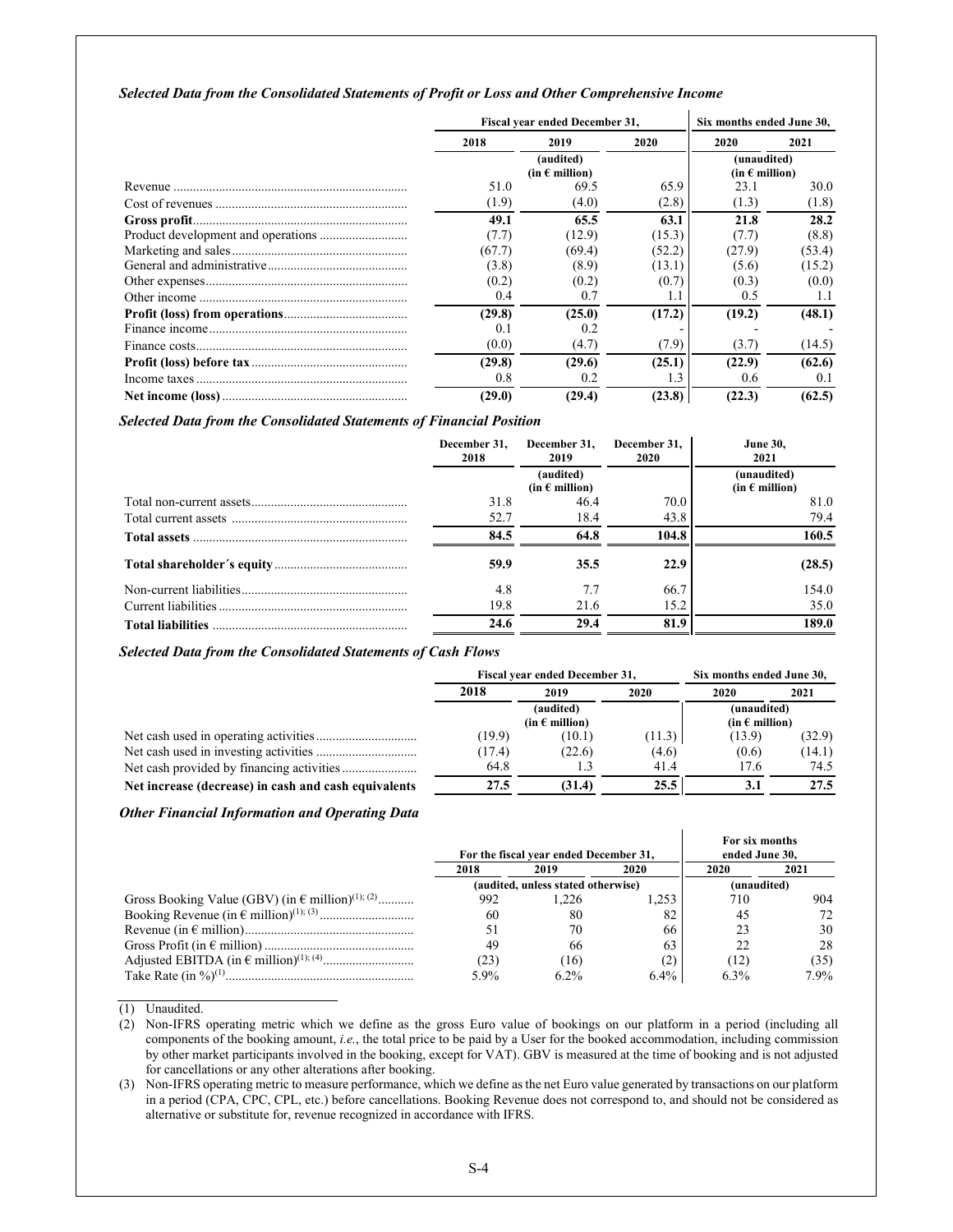(4) Defined as net income (loss) before (i) income taxes; (ii) finance income, finance expenses; (iii) depreciation and amortization; and adjusted for (iv) expenses for share-based compensation (for the fiscal year ended December 31, 2018 including expenses for sharebased compensation for services and goods other than employee benefits in connection with the acquisition of Tripping International,  $Inc.$ ).

### **Selected Data from the Unaudited Pro Forma Consolidated Financial Information**

#### *Selected Data from the Unaudited Pro Forma Consolidated Statement of Profit or Loss for the Six-Months ended June 30, 2021*

|                                                | For the six months<br>ended<br>June 30, 2021 | For the six months<br>ended<br>June 30, 2021                           |                                     | Pro Forma<br><b>Adjustments</b> | For the six months<br>ended June 30, 2021 |
|------------------------------------------------|----------------------------------------------|------------------------------------------------------------------------|-------------------------------------|---------------------------------|-------------------------------------------|
|                                                | HomeToGo GmbH<br>(Historical)                | Lakestar SPAC I SE<br>(Historical, as<br>adjusted for<br>presentation) | Sum before Pro<br>Forma Adjustments | Pro Forma<br>Adjustments        | Pro Forma<br>Consolidated                 |
| (in $\epsilon$ thousands, except share and per |                                              |                                                                        |                                     |                                 |                                           |
| share data)                                    |                                              |                                                                        |                                     |                                 |                                           |
| Revenue                                        | 30,032                                       |                                                                        | 30,032                              |                                 | 30,032                                    |
| Cost of revenues                               | (1, 831)                                     |                                                                        | (1, 831)                            |                                 | (1, 831)                                  |
| Gross profit                                   | 28,201                                       |                                                                        | 28,201                              |                                 | 28,201                                    |
| Product development and operations             | (8, 787)                                     |                                                                        | (8, 787)                            |                                 | (8, 787)                                  |
| Marketing and sales                            | (53, 357)                                    |                                                                        | (53, 357)                           |                                 | (53, 357)                                 |
| General and administrative                     | (15,221)                                     | (3,009)                                                                | (18, 230)                           | 206                             | (18,023)                                  |
| Other expenses                                 | (38)                                         |                                                                        | (38)                                |                                 | (38)                                      |
| Other income                                   | 1,142                                        |                                                                        | 1,142                               |                                 | 1,142                                     |
| <b>Profit (loss) from operations</b>           | (48,060)                                     | (3,009)                                                                | (51,069)                            | 206                             | (50, 862)                                 |
| Finance income                                 |                                              | 3.444                                                                  | 3.444                               |                                 | 3,444                                     |
| Finance expenses                               | (14, 521)                                    | (10,316)                                                               | (24, 837)                           | 7,538                           | (10, 865)                                 |
|                                                |                                              |                                                                        |                                     | 6,435                           |                                           |
| Financial result, net                          | (14, 521)                                    | (6, 872)                                                               | (21, 393)                           | 13,972                          | (7, 421)                                  |
| Profit (loss) before tax                       | (62, 581)                                    | (9,881)                                                                | (72, 462)                           | 14,179                          | (58, 283)                                 |
| Income taxes                                   | 121                                          |                                                                        | 121                                 |                                 | 121                                       |
| Net income (loss)                              | (62, 460)                                    | (9,881)                                                                | (72, 341)                           | 14,179                          | (58, 162)                                 |
| Pro forma basic and diluted earnings           |                                              |                                                                        |                                     |                                 |                                           |
| (loss) per share                               |                                              |                                                                        |                                     |                                 | $\epsilon$ (0.52)                         |
| Pro forma weighted average ordinary            |                                              |                                                                        |                                     |                                 |                                           |
| shares outstanding (basic and diluted)         |                                              |                                                                        |                                     |                                 | 112.285.615                               |

### **B.3 – What are the key risks that are specific to the Company?**

- Any further and continued decline or disruption in the travel industry or economic downturn would materially adversely affect our business, results of operations, and financial condition.
- Increasing competition and consolidation in our industry could result in a decrease in the amount and types of accommodation that we offer on our platform, the value of our services to users and a loss of users, which would adversely affect our business, financial performance and prospects.
- HTG has incurred net losses in each year since inception, and we may not be able to achieve profitability.
- We may not be able to manage our growth effectively.
- If we fail to retain existing Partners or add new Partners, or if Partners fail to provide high-quality properties, our business, results of operations, and financial condition would be materially adversely affected.
- If we do not continue to innovate and provide tools and services that are useful to users and Partners, we may not remain competitive, and our revenue and results of operations could suffer.
- We are exposed to the risk of security breaches, including cyber-attacks, and unauthorized use of one or more of our websites, databases, online security systems or computerized logistics management systems.
- We rely on a number of third party providers for the operation of our platform and their failure to provide these services could severely impact the functionality of our platform.
- Because we recognize most of our revenue upon check-in and not at booking, upticks or downturns in bookings are not immediately reflected in our results of operations.
- We may require additional capital which might not be available on economically acceptable terms, or at all.
- Laws, regulations, and rules that affect the short-term rental and home sharing business have limited and may continue to limit the ability or willingness of our current or potential Partners to offer properties for short-term rent and expose them to significant penalties, which have had and could continue to have a material adverse effect on our business, results of operations, and financial condition.
- HomeToGo GmbH is a private company about which little information is available, and the Company's former management conducted a limited due diligence review of HomeToGo GmbH. As a result, the Company's former management board and supervisory board may not have properly valued HomeToGo GmbH.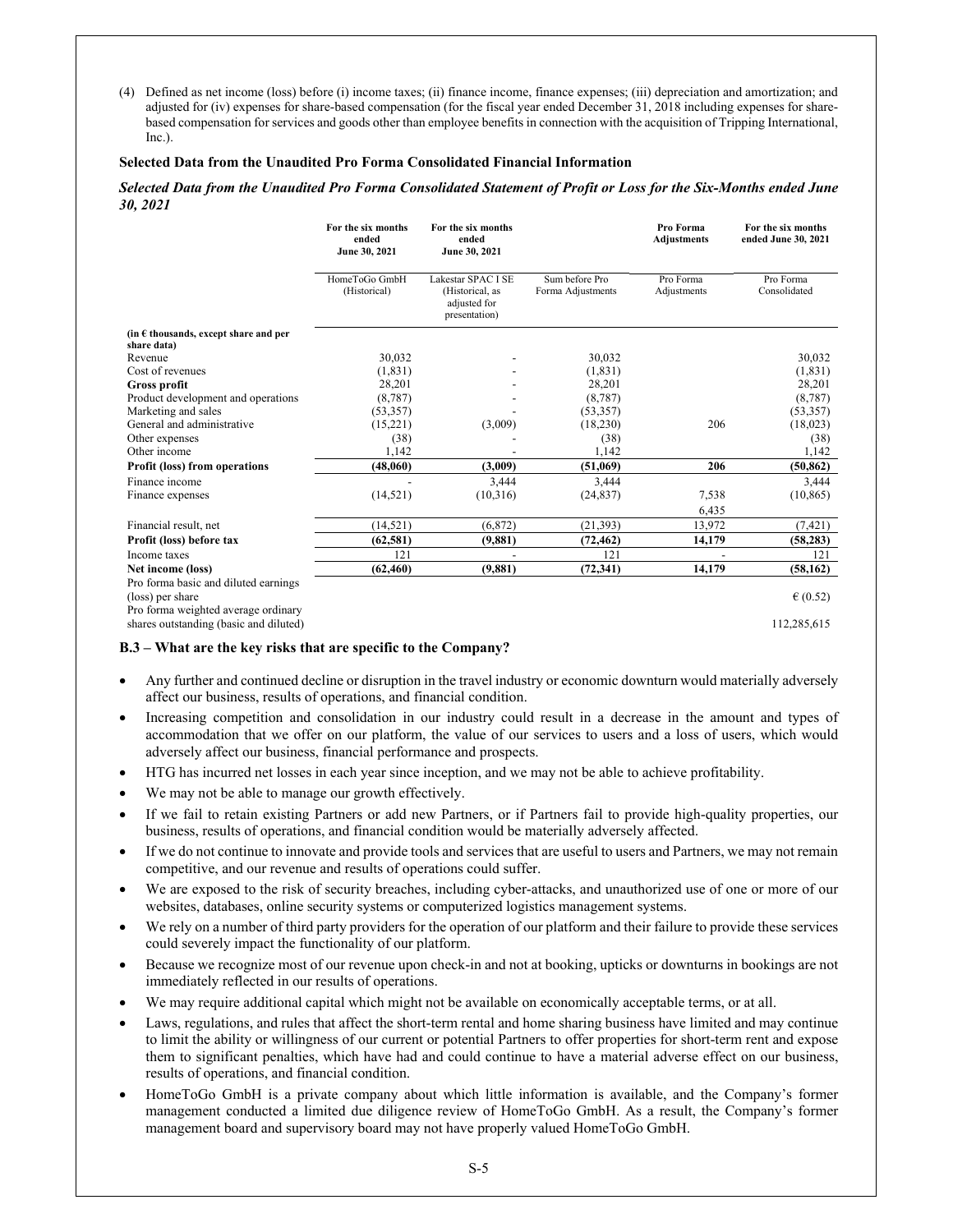The Company's financial forecasts, which were prepared in connection with the Business Combination and are included in the Prospectus, may prove to be inaccurate.

# **C – Key Information on the Securities**

### **C.1 – What are the Main Features of the Securities?**

*Number and Form of Shares* – This Prospectus relates to the admission to trading on the regulated market (*regulierter Markt*) of the Frankfurt Stock Exchange (*Frankfurter Wertpapierbörse*) of 95,055,649 New Public Shares stemming from a capital increase against contribution in kind in connection with the Business Combination from €664,992 to €2,441,068.45 by utilizing a corresponding portion of the Company's authorized capital as resolved by the shareholders of the Company on February 17, 2021. In connection with the Business Combination, the Company entered into subscription agreements with investors (the "**PIPE Investors**") in a private investment in public equity transaction (the "**PIPE Financing**") in the aggregate amount of  $\epsilon$ 75 million. In return for their investment, the PIPE Investors receive a total of 7,500,000 additional New Public Shares in the Company. Further, the conversion of the Founder Shares, subject to the Promote Schedule (as defined below), into 7,135,000 New Public Shares, out of which 2,551,667 Founder Shares (including the 207,372 Founder Shares redeemed by the Sponsor as part of the payback of the remaining amount under the additional sponsor subscription, which are now held as treasury shares by the Company) convert on the trading day following the consummation date of the Business Combination, *i.e.*, the approval date of this Prospectus as the final closing condition.

The following table illustrates the number of New Public Shares to be admitted to trading by each category as of the date of this Prospectus:

**Number of Shares** 

| HomeToGo Investors (including option holders under HomeToGo |            |
|-------------------------------------------------------------|------------|
|                                                             | 85,003,982 |
|                                                             | 7,500,000  |
|                                                             | 2,551,667  |
|                                                             | 95,055,649 |

 $(1)$  Includes the 207,372 Founder Shares redeemed by the Sponsor as part of the payback of the remaining amount under the additional sponsor subscription, which are now held as treasury shares by the Company.

*Investment by the Founders* – The Founders hold class B shares ("**Founder Shares**" and together with the class A shares of the Company, the "**Shares**") that are convertible into class A shares of the Company (the "**Public Shares**") and 5,350,875 Class B warrants (the "**Founder Warrants**") that will be exercisable for Public Shares. 2,551,667 Founder Shares (including the 207,372 Founder Shares redeemed by the Sponsor as part of the payback of the remaining amount under the additional sponsor subscription, which are now held as treasury shares by the Company) convert into Public Shares on the trading day following the consummation of the Business Combination. 2,291,667 Founder Shares convert into Public Shares if, post consummation of the Business Combination, the closing price of the Public Shares for any 10 trading days within a 30 trading day period exceeds €12.00, and 2,291,666 Founder Shares convert into Public Shares if, post consummation of the Business Combination, the closing price of the Public Shares for any 10 trading days within a 30 trading day period exceeds €14.00 (the "**Promote Schedule**"). The Founder Warrants have substantially the same terms as the Class A warrants to subscribe for one Public Share, ISIN LU2290524383 (the "**Public Warrants**"), including the same stated exercise price.

*Delivery and Settlement* – The delivery of the Public Shares is expected to occur on or about September 23, 2021.

At the shareholder's option, the Public Shares will be credited either to a securities deposit account maintained by a German bank with Clearstream Banking Aktiengesellschaft, Frankfurt am Main, Germany ("**Clearstream**"), or to a securities account of a participant in Euroclear Bank S.A./N.V., 1, Boulevard Roi Albert II, 1120 Brussels, Belgium ("**Euroclear Bank**"), as the operator of the Euroclear system, or to Clearstream Banking S.A., 42 Avenue JF Kennedy, L-1855 Luxembourg, Luxembourg ("**Clearstream Banking**"), for the account of such shareholder.

| <b>ISIN/WKN/Common Code/Stock Symbol</b>                                     | <b>Public Shares</b> |
|------------------------------------------------------------------------------|----------------------|
|                                                                              | LU2290523658         |
| German Securities Identification Number ( <i>Wertpapierkennnummer</i> – WKN) | A2OM3K               |
|                                                                              | 229052365            |
|                                                                              | <b>HTG</b>           |

*Rights Attached to the Shares, relative Seniority and Transferability* – Each Public Share carries one vote in the shareholders' meeting of the Company. All Public Shares carry full dividend rights from the date of their issuance. The Public Shares are freely transferable in accordance with the legal provisions applicable to dematerialized shares, subject to certain lock-up commitments with respect to the Founder Shares and Public Shares held by the Founder as well as the Public Shares held by the founders of HomeToGo GmbH, the HomeToGo Investors and the option holders, which received New Public Shares, under HomeToGo GmbH's virtual stock option plan. For all matters submitted to a vote of the shareholders,